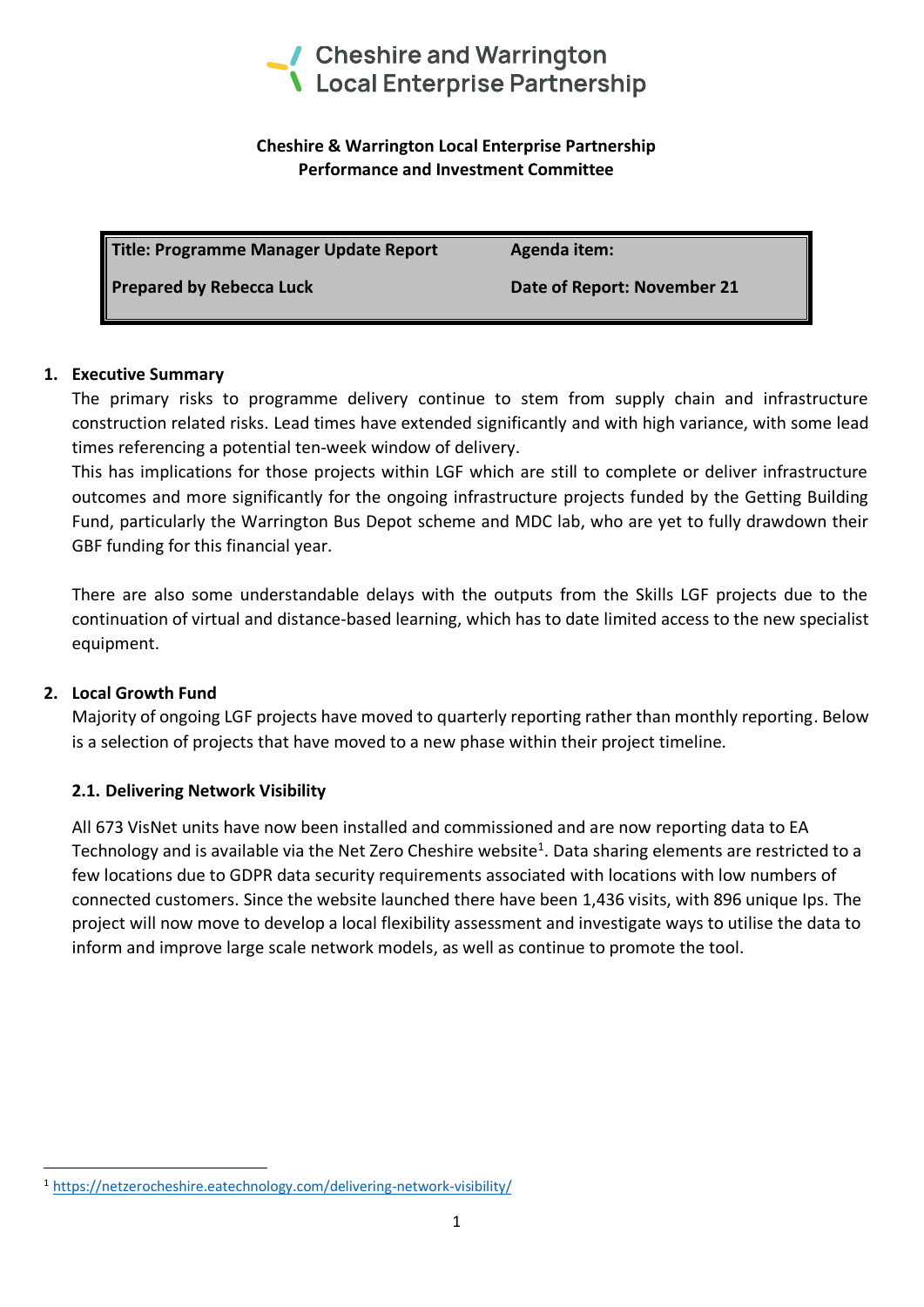

**(fig 1. Top level map of all units installed )**



**(fig 2. Energy usage at a selected substation, delayed by 24 hours)**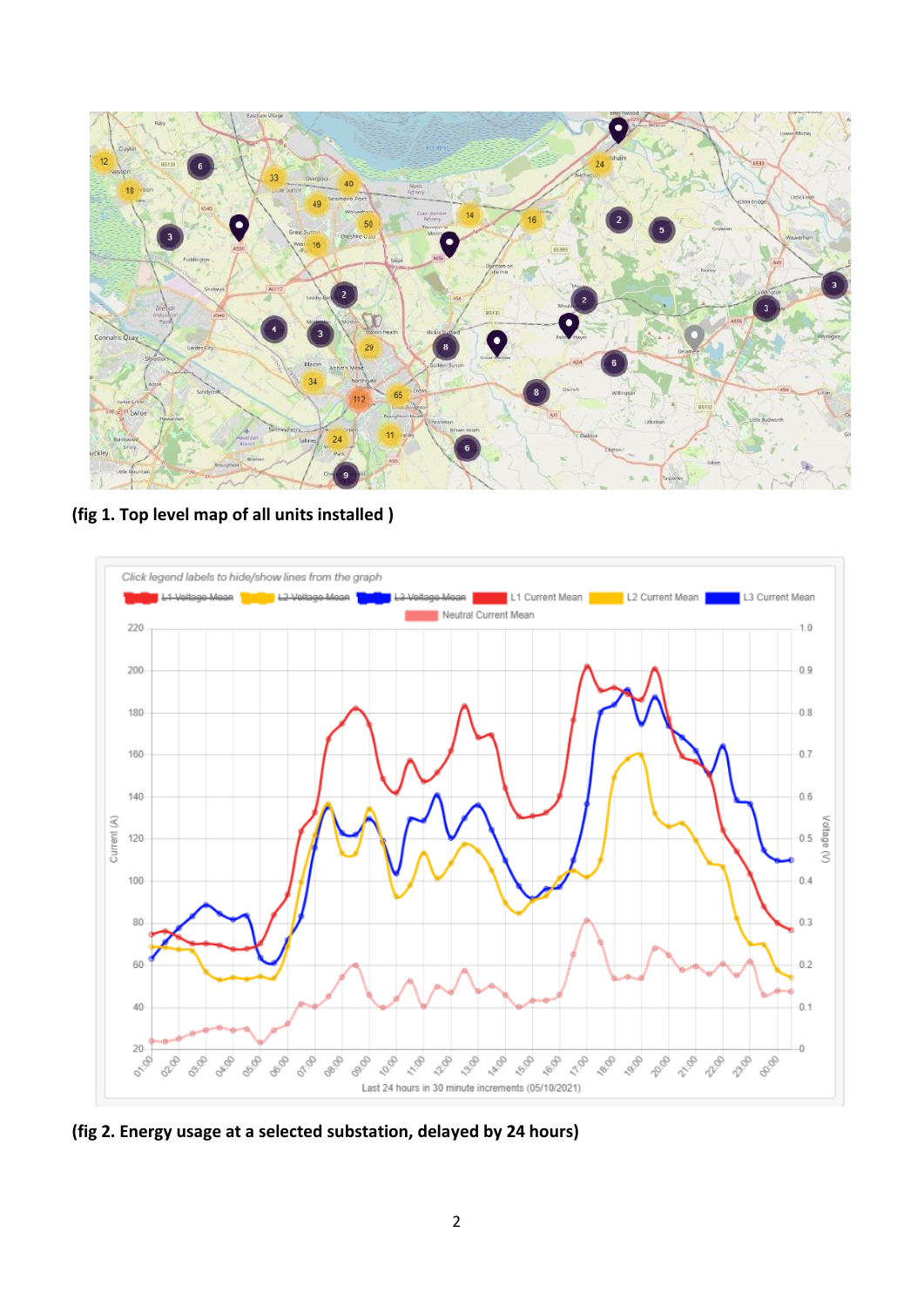### **2.2. Poynton Relief Road**

There have been a few weeks slippage due to utilities moves, however the remaining risks to timings relate to:

- Agreement with Stockport Council, regarding the Chester road entry to the A555 gyratory. A report has been produced by Arcadis to address this issue, however Stockport Council are seeking 8 weeks for a formal response.
- Agreement, fencing and access by neighbouring landowners

Though neither of these risks currently impact the critical path, there is potential that these risks could escalate and become significant threats to the scheme completing on time.



**(fig 3. Current on site progress for PRR project)**

# **2.3. Skills Capital**

The table below summarises the outputs from all the projects to the end of October 2021, with good progress in several categories.

| Kev:                                                                | Learners              | <b>Learners</b> | Online                            | <b>Businesses Schools</b> |                 | <b>Jobs</b> | <b>New</b>           | <b>Employers' Skills</b>          |
|---------------------------------------------------------------------|-----------------------|-----------------|-----------------------------------|---------------------------|-----------------|-------------|----------------------|-----------------------------------|
| Blue highlight - progress has been made since update on 20 October  | Benefiting Benefiting |                 | <b>Engagements Benefiting and</b> |                           |                 |             |                      | Connected Learnning and Education |
| 2021                                                                |                       | Leading to a    |                                   |                           | <b>Colleges</b> |             | Space m <sup>2</sup> | <b>Board Sponsor</b>              |
| Grey highlight - monthly report received for October 2021 - not all |                       | Qualification   |                                   |                           | Benefiting      |             |                      |                                   |
| projects are expected to report monthly                             |                       |                 |                                   |                           |                 |             |                      |                                   |
| Green highlight - outputs recorded                                  |                       |                 |                                   |                           |                 |             |                      |                                   |
| Combined Profile to 31/10/2021                                      | 24.502                | 753             | 323,036                           | 204                       | 308             |             | 1,511                |                                   |
| Combiined Profile to 30/09/2021                                     | 24,264                | 568             | 318,049                           | 138                       | 267             |             | 1,511                |                                   |
| <b>Combined Target for 5 Years</b>                                  | 84,287                |                 |                                   | 3,681                     |                 | 805         | 2,063                |                                   |

### Highlights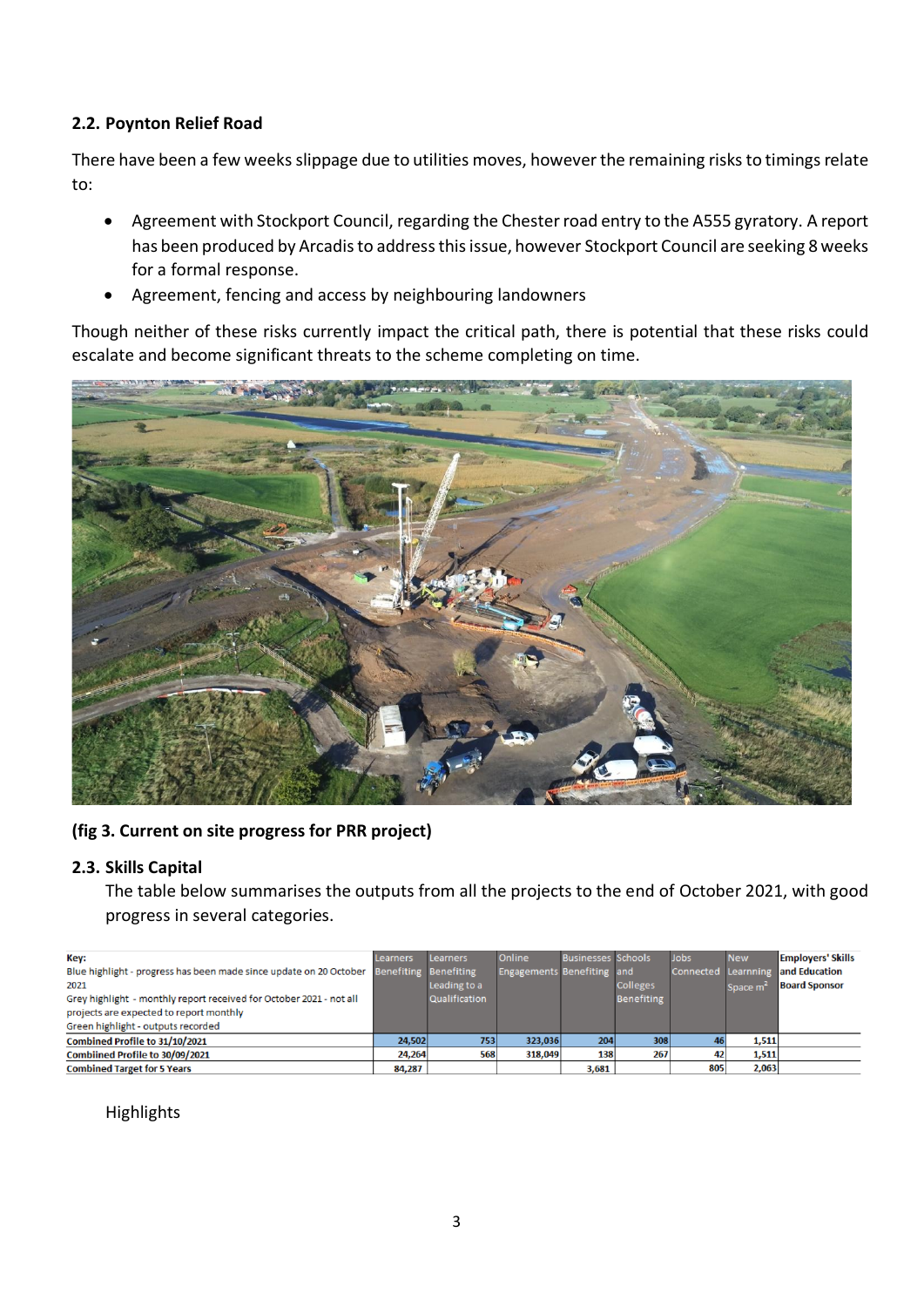- Collaborative work: partners of the Advanced Construction Training project supported each other to resolve common issues in delivering digital construction skills, including technical challenges setting up equipment.
- Business and school engagement: on the 12<sup>th</sup>-14<sup>th</sup> October, as part of their Technology showcase, AstraZeneca engaged with 3 schools, 480 students and 18 businesses in addition to running a collaborative exercise with all the Local Growth Fund Projects.
- Digital careers workshops: Cheshire College South and West's Digital Hub project delivered digital workshops to 180 year 10 pupils from the Bishops' Blue Coat Church of England High School. The workshops demonstrated the use of technology demonstrated the versatile use of technology and extensive range of career pathways in a number of industries, including construction, engineering, media and games, science, sport and media make-up.

### Challenges

- Community venues: The Stream project has reported that community venues are slow to reopen, with some venues, which were regularly used by Warrington Vale Royal College as training centres, advising it will be January 2022 before they begin to gradually open for delivery.
- Outcomes: The University of Chester High Performance Cloud project is reviewing outputs as the project was linked with the Accelerate outputs, which have been reduced.

### **3. Getting Building Fund**

#### **3.1. Chester Drainage Tunnel**

The overall project cost has risen from £7.9M to £9.0M. The additional cost will be solely picked up by the local authority and is the result of contractor tender price. Entire scheme still on schedule for March 2022.

#### **3.2. Bus Depot**

Contract award expected to be effective 1<sup>st</sup> November, with start on site anticipated December 2021. In order to mitigate the supply chain and material costs WBC are working with the contractor to explore alternative sourcing, reprogramming of works, early delivery of critical components. In addition, there is a contract amendment incorporated for a protocol for valuation of any cost changes, with a full open book visibility of tender breakdown and any claims for price increases. WBC all electric bus project was approved as part of the Spending Review giving further impetus to this project.

#### **3.3. Validation Centre of Excellence**

The main contractor has been appointment and 15 separate procurements are being undertaken, the timelines of which are being established. LEP will look to update the board regarding the procurement timelines at the next P&I board, in order to ascertain the knock-on risks against expenditure of the full grant amount this financial year.

#### **4. Growing Places Fund**

#### **4.1. Cheshire Green**

Cheshire Green still confident that they are able to repay by September 2022. LEP will monitor pipeline of plot sales between now and September, to ensure the likelihood of risk of late repayment is closely monitored.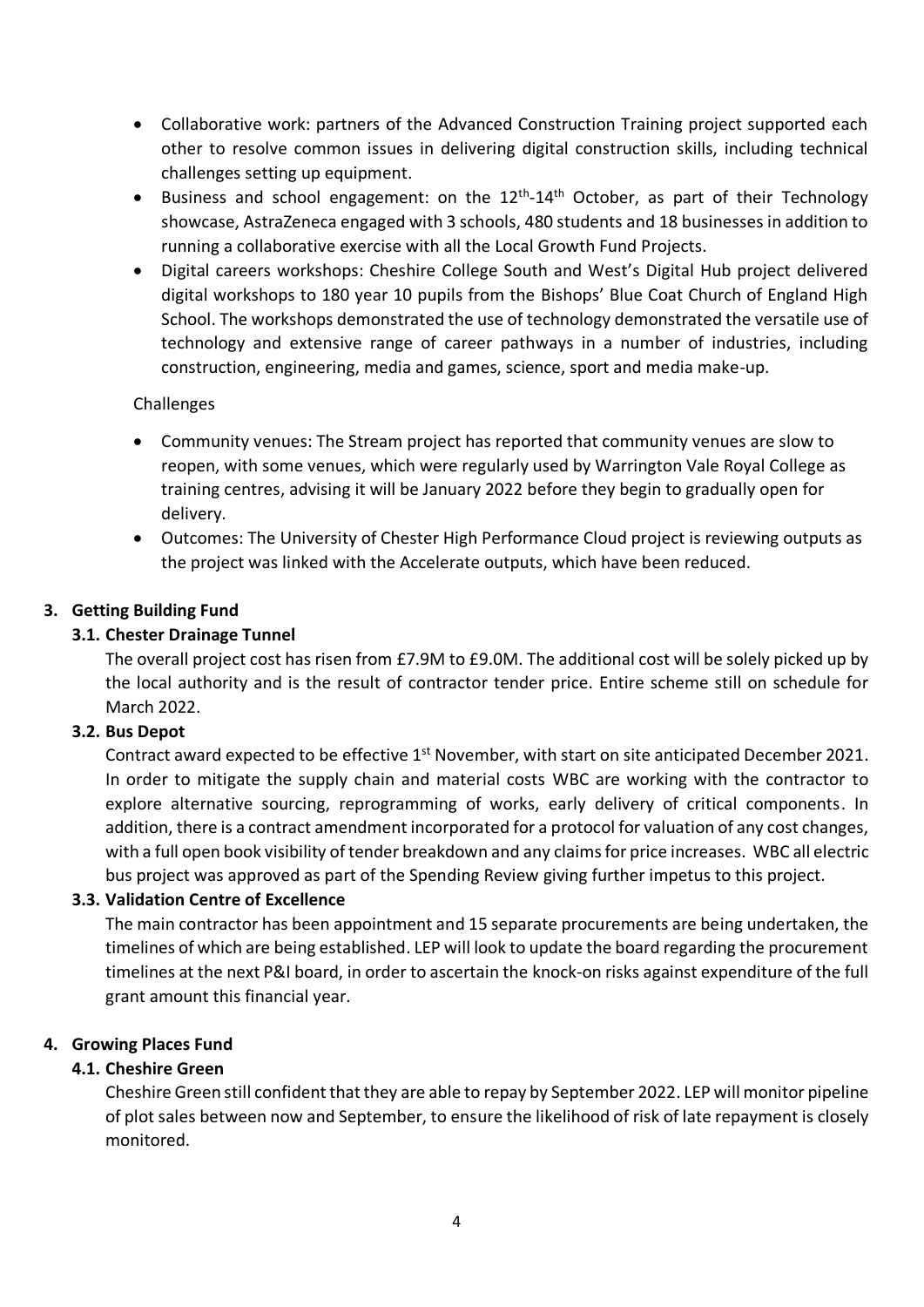### **4.2. Blue Orchid**

~£400k identified for repayment to LEP (unutilised Covid adaptation grant).

#### **4.3. Business Case Fund**

Offer letters have now been issued for the development of business cases and the feasibility studies.

#### **4.4. Available Resources**

After grant awards have been accounted for, GPF has a working fund of £9.3M, some of which is deployed. We have several potential projects at early stage of development.

#### **5. C&W Development Fund (CBRE managed £20M fund)**

#### **5.1. Winsford Artis Park**

Funding of 13 speculative small industrial / logistics units with ancillary retail. Strong lettings and moving into phase 2. Further drawdown of funds continued in November.

#### **5.2. Protos**

Funding an infrastructure loan to unlock 75 acres of Resource Recovery Park. Continuing to drawdown, with £1.6m approved this month.

### **6. Corporate Risk**

#### **6.1. Risk Closures**

### **6.1.1. Risk Ref 4 | Operational | LEP's response to COVID**

Considered that the period in which the LEP would be challenged for its response to COVID has now passed, and therefore the reputational damage and potential impact on future funding is no longer applicable.

### **6.1.2. Risk Ref 14 | Reputational | Criticism of effectiveness of LEP in responding to crisis**

The crisis management phase of the pandemic is considered to have ended, as the pandemic moves into a maintenance phase. In addition, the risk of excess demand for new initiatives has now closed.

### **6.2. Risk Score Changes**

# **6.2.1. Risk Ref 6 | Operational | Resources of LEP and ability to respond to business closures or opportunities**

The residual impact of the risk has been changed from 5 (catastrophic risk) to 3 (moderate risk). The landscape of likely business opportunities and closures has stabilised, and the significant uncertainty posed by the pandemic for businesses has reduced. In addition, with resources within the LEP being moved from Marketing Cheshire to the Growth Hub to support businesses, the risk to the amount of intelligence the LEP can gather, and the onward support is further reduced.

### **6.3. Potential New Risk Areas for Discussion**

A full review of the corporate risk register is planned for the coming months, with a particular emphasis on ensuring the corporate risk register focuses on the core reputational and strategic risks and less on the operational risks. We welcome opinions from the board on the following proposed risks to be added to the register, and seek:

- Agreement to these posing risks to the LEP;
- Agreement to these being monitored in the corporate risk register;
- View on impact and likelihood

### **6.3.1. Levelling up white paper and delivery plan**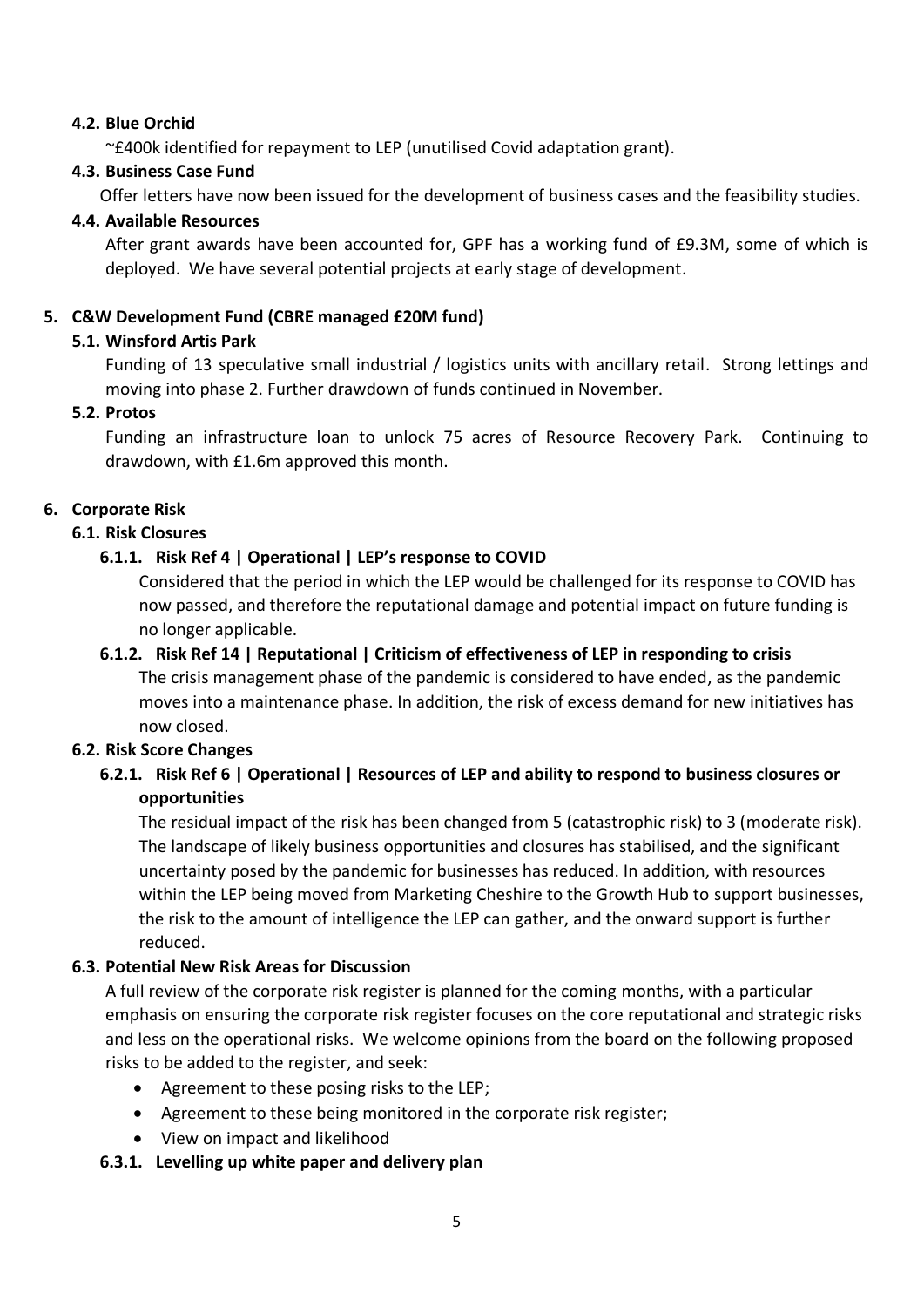There is uncertainty on both the content and timing of the Levelling Up White Paper, and this poses a risk to the LEP's ability to prepare a coherent delivery plan for the upcoming year. Officers could either:

- prepare a delivery plan in the absence of the White Paper, which may therefore require significant future re-work, and therefore the posed risk would be wasted resources in drafting and debating a delivery plan that is not adopted, at least not in full;
- wait to produce the delivery plan until the White Paper has been published, posing a risk for the LEP's ability to produce a quality and approved delivery before the end of the financial year.

# **6.3.2. (Absence of) Metrics and KPIs connected to our future delivery plans and vision**

There is uncertainty, in the absence of metrics and KPIs, as to whether the LEP is on track to delivery its vision and recovery plan, with subsequent potential impacts on the LEPs reputation. However, it should be noted if the LEP confirms metrics and KPIs against its vision and future delivery plans new risks would result:

- whether the specific measures selected are correct, leading to potential challenge;
- the LEP would monitor progression against the vision and delivery plans without the delivery mechanisms to effect significant change.

### **6.3.3. Single points of failure (SPOFs)**

There are multiple areas of single points of failure within the LEP, and therefore there is poor resilience within the organisation, particularly if the SPOFs resulted from something other than resignation (i.e. maternity/sickness). This would therefore produce (short-term) impacts to loss of knowledge, relationships, processes etc. and would put additional strain on other employees.

### **6.3.4. Relationship with the three local authorities**

Notably we believe that this risk would be very low, however as the LEP serves a geography spanning three local authorities there is an inherent risk that may have value in monitoring regarding the relationship of the LEP with the three different local authorities. In particular, there is the probability for the following to vary between each local authority:

- Agreement of the priorities of the area
- Level of engagement